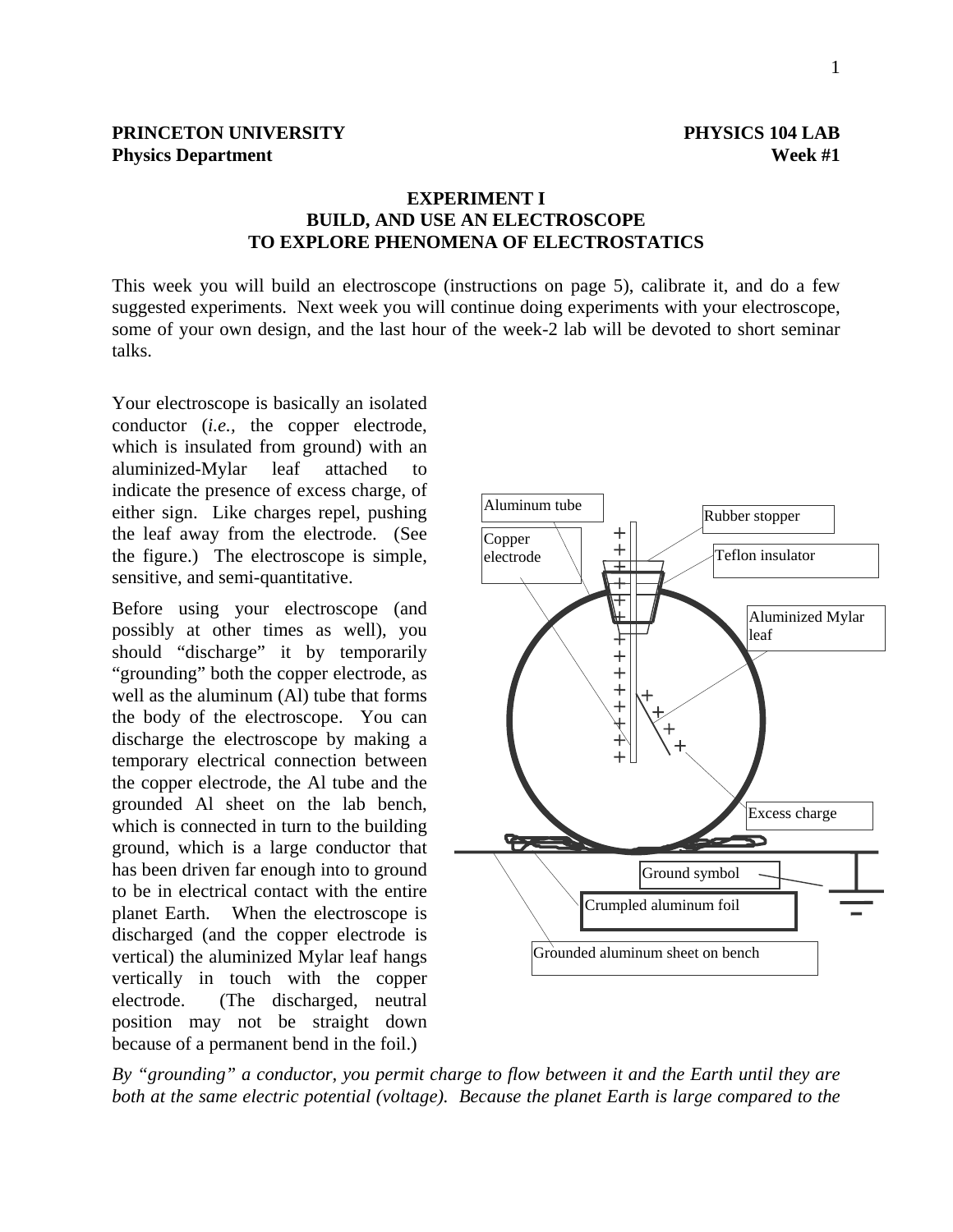*size of your conductor, the final voltage of the Earth + conductor is extremely close to the initial voltage of the Earth. Therefore the voltage of the Earth is essentially unperturbed by your actions, and provides a practically stable reference voltage in the laboratory, which we define to be zero Volts.* 

In practice, your body is a reasonably good "ground" (charge leaks off through your shoe soles), so when you don't have a convenient ground wire, just touch the tip of the copper electrode momentarily to discharge it.

Also, you can discharge the electroscope leaf by simultaneously touching a finger to the electrode and your thumb to the aluminum tube, provided that the Al tube is grounded. The charge that flows through your hand is too small to feel.

If the plastic windows of your electroscope collect too much charge (perhaps rubbed off from your hands), it may not function well. A light rinse with methanol may help discharge the windows.

Now for some experiments to get you started. Be alert for novel experimental ideas of your own. design. Amaze your colleagues and instructor.

#### **Sign of Charge**

Ben Franklin discovered that electric charge comes in two kinds, which he called positive and negative. *(To this day there is no fundamental understanding of why this is true, while mass—gravity's source—has only one sign. However, these facts are related to the quantum facts that the "spin" of the photon is odd, while the spin of the graviton is even.)* He arbitrarily defined the charge left on glass, after rubbing with silk, as positive. Using this definition, devise experiments to:

**1.** Demonstrate that there are two kinds of charge.

**2.** Determine the sign of the charge on various objects that are provided on your bench. Try rubbing different rods with different materials and then devise methods of determining the sign of the charge produced.



Previously Charged Electroscope

Determines the sign of charge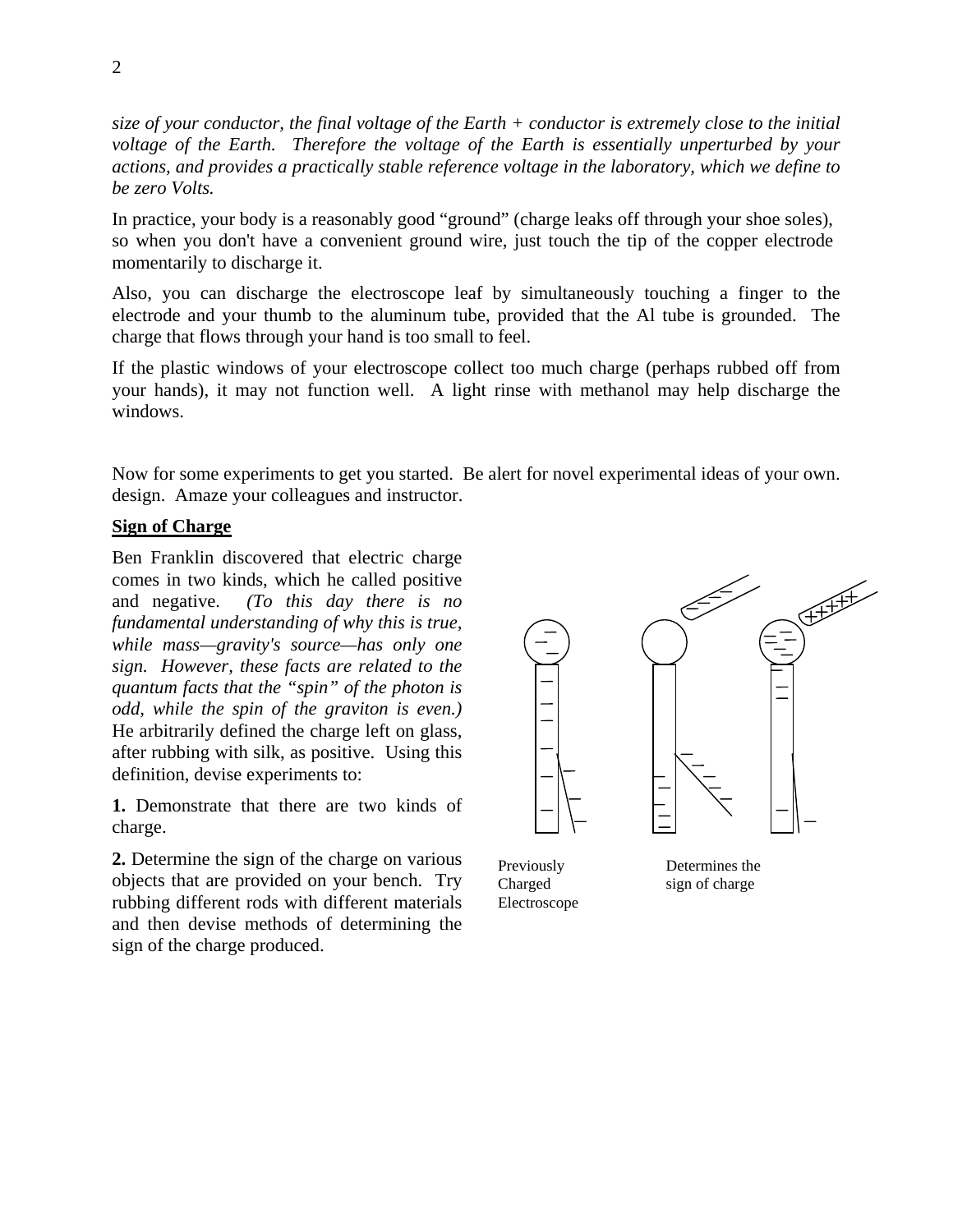## **Charging the Electrometer by Two Methods**

When experimenting as suggested above you may have noticed that there are two ways to get the leaf to deflect.

**Induction:** You can bring a charged object close to the electrode (but not so close as to hear a snap of a spark jumping), and see a deflection that goes away when you withdraw the charged object to a large distance. This is called induction.

Your charged object is attracting charge (of the opposite sign to that on the object) to the top of the copper electrode, and repelling charge of the same sign, leaving the bottom end of the electrode, and the Mylar leaf, with a net charge sufficient to cause a deflection between the Mylar and the copper. See first figure on the left on p. 2.



A procedure to convert the temporary charging by induction into a more permanent state is considered below under the heading of the electrophorus.

**Conduction:** However, if you touch the charged object to the copper electrode, or place them close enough to cause charge to jump across the air gap (snap), then you deposit some net charge on the electrode. When you take the source (charged object) away, the leaf will not go back to the neutral, discharged position. You can, of course, neutralize the electrode by touching it and the ground simultaneously.

Devise some experiments to demonstrate inductive and conductive charge transfer. Be sure that you understand the sign of the charge on the Mylar leaf at all times. Use sketches in your notebook to explain what is going on in each of your experiments

## **The Electrophorus**

In the remainder of this lab project you will often need to charge some conductor, *e.g.,* the coffee cans. An easy way to accumulate a sizable charge on a conductor is to use an apparatus similar to what you saw in lecture: an electrophorus that can be charged by a sequence of induction, followed by selective discharge by conduction.

In the laboratory you will find some one-foot-square conductors attached to an insulating handle so that you can hold and transport it without discharging it. Now if you charge up a piece of polystyrene (the light blue pieces of Styrofoam) by rubbing it with fur, and bring the originally neutral conducting square above it but not touching it (if you do it will still work, but not as well), you will induce a separation of charge in the conductor. Next, touch the top of the conducting square with your finger (or a grounded conductor), while the polystyrene is still near the conducting square. This will remove (pass to ground) charge of one sign (which?) that had been induced on the top surface of the conducting square, leaving it with a net charge. Then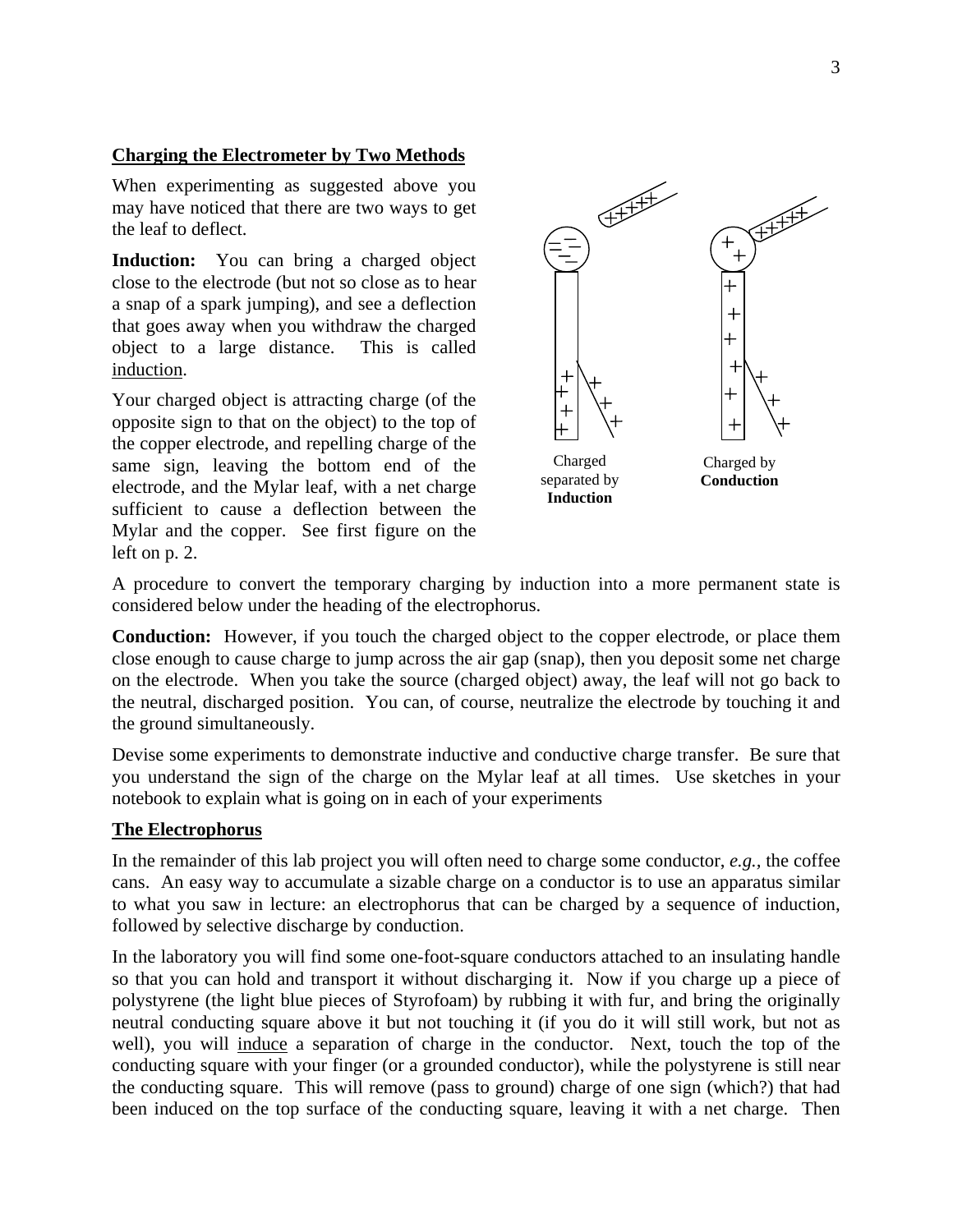move the polystyrene away from the conducting square. What, if anything, happens to the total charge and to the distribution of charge on the conducting square?

You can now use the charged, conducting square to charge up any object you want by touching the conducting square to it. Furthermore, you can repeat the charging operation on the square as long as the polystyrene holds its charge. If you perform the charging operation twice in a row, does the conducting square accumulate twice as much charge?

## **Capacity vs. Size?**

Your lab apparatus includes a Ping-Pong ball that has a conducting surface, which can therefore be used to accumulate and transfer charge. Make a small aluminum ball out of foil and attach it to a Lucite rod. The aluminum ball should be significantly smaller than the Ping-Pong ball, say about 0.5" in diameter.

Charge up one of the large insulated coffee cans using your electrophorus. Now transfer charge from the charged coffee can to your electroscope by touching the Ping-Pong ball to the coffee can, thus sharing its charge with the ball and then with the electroscope. Note the deflection on the Mylar leaf.

Now ground the electroscope and repeat the procedure, this time using the aluminum ball instead of the Ping-Pong ball to transfer the charge to the electroscope. Is there a difference in the amount of deflection? Can you explain why?

Charge up your coffee can with the electrophorus again. Now transfer charge from the coffee can to the electroscope using the Ping-Pong ball repeatedly without grounding it each time. Explain what you see. Estimate the fraction of the coffee can's charge transferred to the electroscope at each touch of the Al ball?

## **Hollow Conductor**

Using your coffee can and the Ping-Pong ball, devise an experiment to demonstrate that charge on a hollow conductor resides primarily on the *outside* surface, with almost no charge on the inside surface.

## **Behavior of Sharp Points**

To explain the operation of the Van de Graff generator, another charging machine which you saw in lecture and will use in the lab, non-conductor you need to understand that a spark jumps belt carries from or to a sharp (very small radius of charge up curvature) point, much more easily than from or to a surface with a large radius of curvature. Using the sewing machine needle, and other object on your lab bench, devise and carry out an experiment to show that this is true. Be as quantitative as possible as  $_{\text{power}}$ to how "easily" sparks can be made to supply occur.



## **Ding Dong**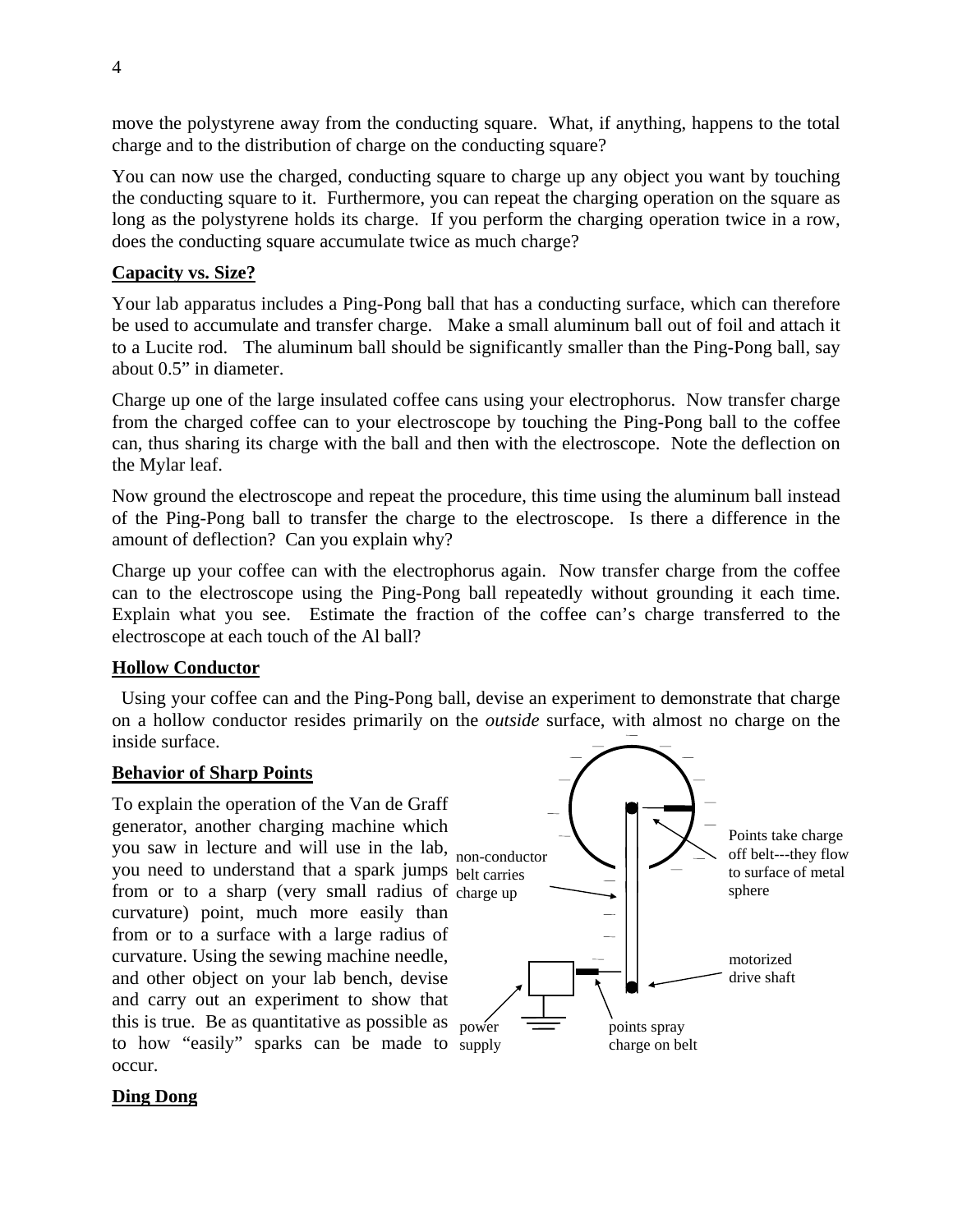Get two empty coffee cans; charge one of them and ground the other. Set them an inch or two apart and dangle a small (about  $\frac{1}{4}$ " dia.) aluminum ball between them. Describe and explain what happens.

#### **Calibration**

Your electroscope is so sensitive that it's very hard to measure the amount of charge needed for a given deflection. Instead, you can determine the deflection *vs.* electric potential (voltage) difference from a power supply.

Attach angle scales to both Plexiglas faces of the electroscope. Align the scales so that the zero angle lines and the face of the copper conductor are in the same plane, and so that the bend in the hinged leaf lines up with the intersection of the diverging lines that indicate the angles. Connect your electroscope to the variable high voltage source, and make measurements of deflection *vs.* voltage. (Be careful of parallax.)

Your calibrated electroscope can now be called an Electrometer, and can be used as a highvoltage voltmeter*. ("Scope" from Greek scopion, to see; "Meter" from Greek metron, to measure.)*

**Errors.** Estimate and record the errors you make in reading the deflection. You should be able to read the angle scale to within  $\pm$  5°. Plot a graph of voltage/deflection (volts *vs.* degree) and show your estimated error as an error bar on each of your data points (you may assume that the power supply has no error to the accuracy to which we are working). Draw a "best fit" straight line. (Would you expect the line to go through the point  $(0,0)$ ?) Assuming that the straight line is a good approximation to the calibration curve, deduce a value for voltage/deflection  $+$  error (in volts per degree). To estimate the error, draw a line above your "best fit" line that, while not "best," would still be borderline acceptable, given your error bars, and use its slope as the upper limit on the error, as sketched in the figure below. To find the lower limit on the error, do the same for a line below the "best fit" line.

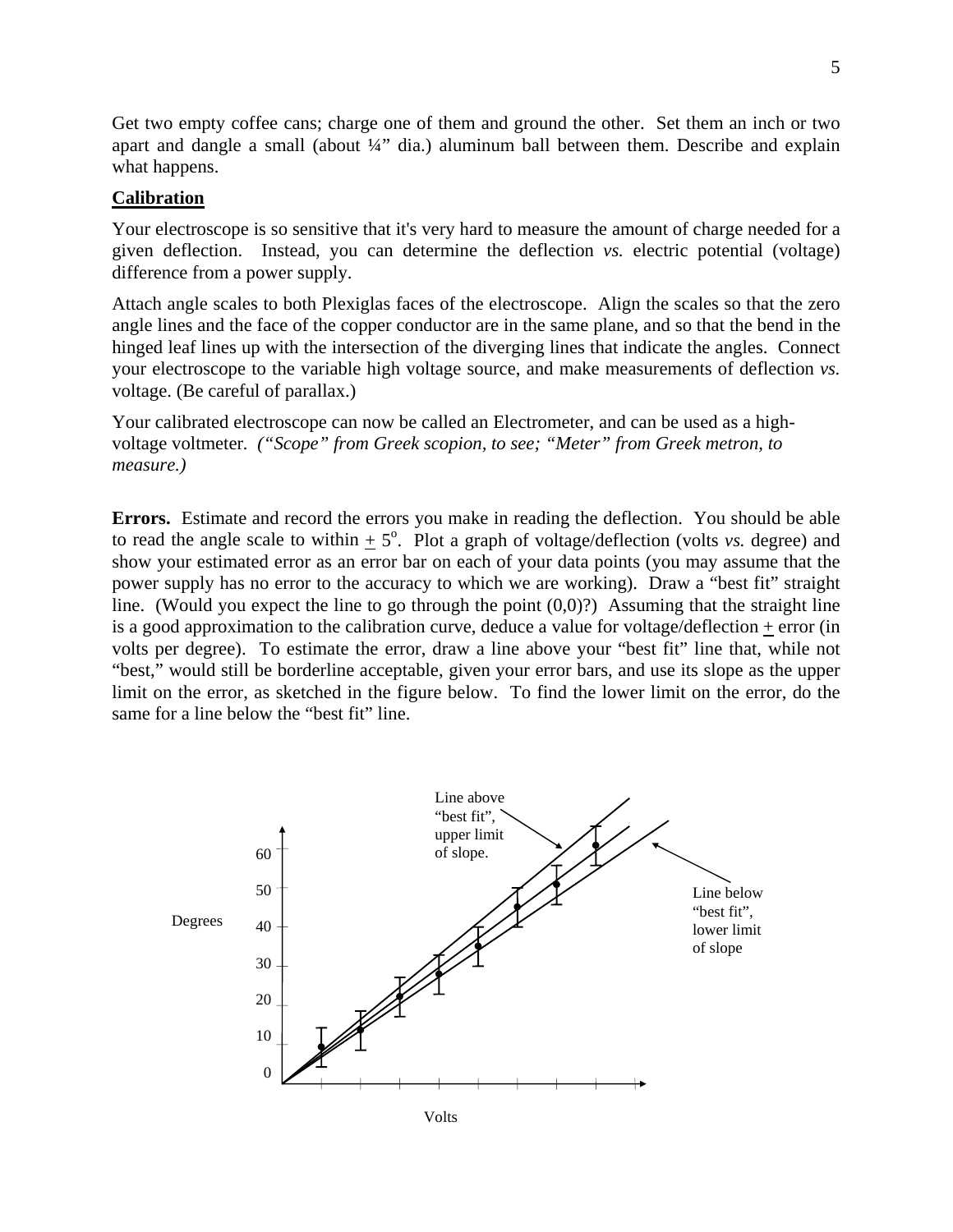# **How to build your very own Electroscope**

## **REMEMBER**

## **BRING YOUR ELECTROMETER TO LAB NEXT WEEK (or leave in lab)**

Here are a few instructions on how to assemble your take-home electroscope. Begin with the following parts:

- One copper bar to be used as an electrode.
- One rubber stopper with a hole for the bar.
- One aluminum tube with a hole for the stopper.
- Two pieces of Plexiglas.
- One package of 5 min epoxy and a stirrer.
- One Teflon band.
- One piece of thin aluminized Mylar.

**NOTE**: As you may very well have guessed, there is a good reason why this stuff is called 5-minute epoxy. In about five minutes after the mixing is complete it will cure and get hard, so you have less than five minutes to stick everything together. However there is enough time for you to assemble everything if you plan ahead and follow the directions. Read the rest of the instructions carefully before proceeding.

**Step 1:** The Plexiglas is covered on both sides with protective paper. Peel the paper off one side of each piece.

**Step 2:** Get a piece of aluminum foil on which to mix the epoxy. Fold the epoxy packet and squeeze the contents to one end and tear the packet open on the other end. Squeeze out the contents of both pouches on the foil and mix vigorously with the wooden stirrer provided. Make sure you get all the epoxy out. Mix the epoxy until the mixture is not transparent anymore. Mix for another 10 seconds. Now it is ready for use.

**Step 3:** With care, take some epoxy at the end of the wooden stirrer and apply it to one end of the aluminum tube. Do this all the way around. Do not use too much epoxy, as it will run down the side of the tube.

**Step 4:** Place one of the Plexiglas ends in front of you on the table with the clear side up and carefully put the epoxied end of the aluminum tube on it symmetrically. **Do not slide the tube once it is on the Plexiglas.** You want a little bead of epoxy to squeeze out around the edges of the tube. Make sure the hole in the aluminum tube is directly aligned in the middle of the 4" dimension of the Plexiglas so that it will be straight up. (See figure on next page).

**Step 5:** With the electroscope laying on its newly epoxied end carefully apply epoxy with the stirrer to the other end of the tube. Make sure not to drip any on the Plexiglas. *If by any chance you drip some epoxy do not try to wipe it off, just leave it and it will harden cleaner this way*. Now take the other piece of Plexiglas and carefully lower its clear surface onto the end of the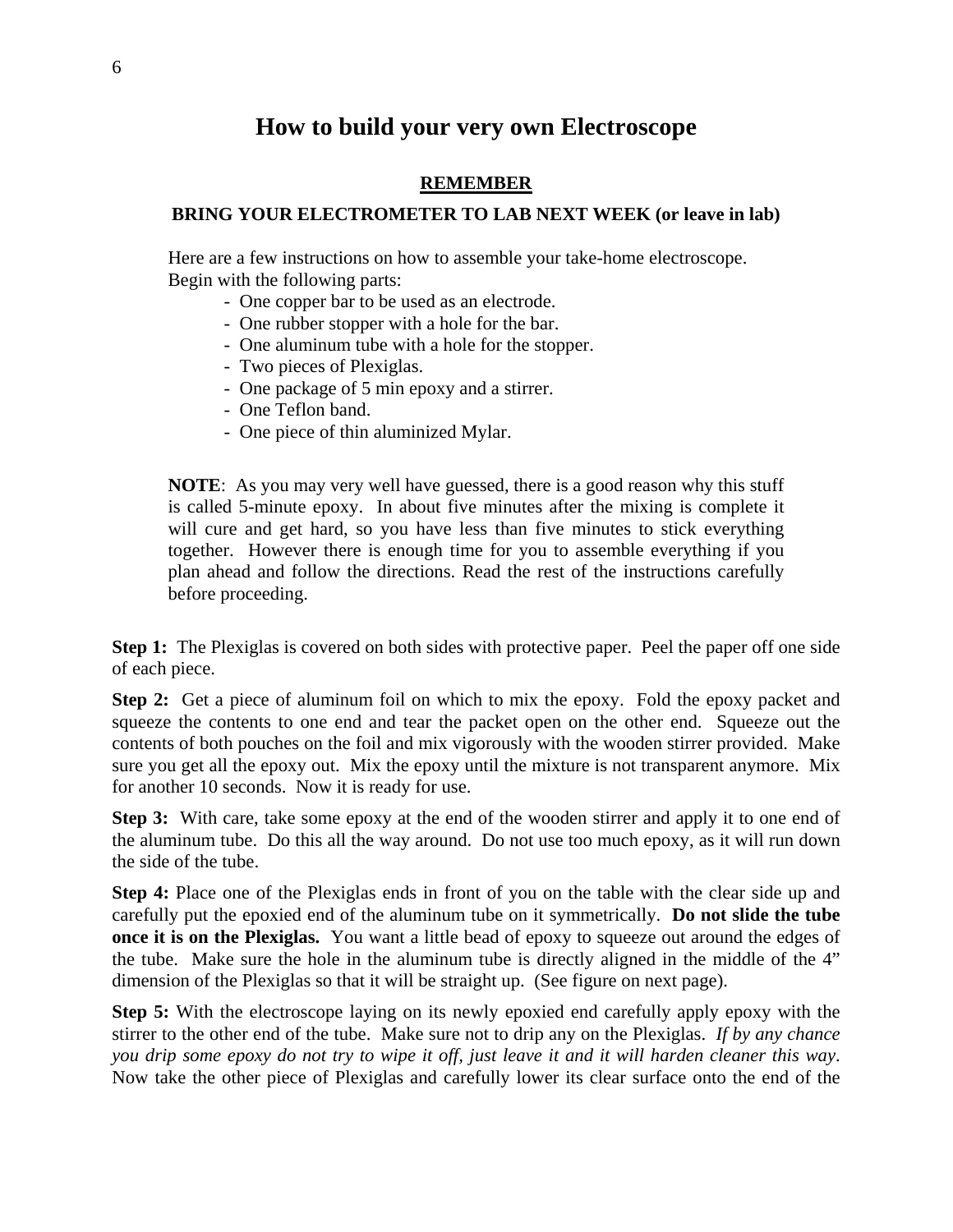tube. Make sure you lower it slowly and put it down right where you want it in order to prevent smearing the epoxy.

**Step 6:** At this point both pieces of Plexiglas are epoxied to the aluminum tube and the electroscope is laying on the table on one end. Using a rigid ruler or straight edge make sure that the two pieces of Plexiglas are square with each other. If not, carefully rotate the end, check that the hole is lined up also. Now leave the electroscope and let the epoxy completely cure and harden. This takes about 10 minutes. Check your extra epoxy on the foil to judge hardness. After the epoxy is completely cured slowly peel the paper on the other side of both Plexiglas pieces. The following figure shows the assembled electroscope through one of the Plexiglas ends.



End view of the electroscope.

**Step 7:** Take the rubber stopper and push the copper bar through the hole so that about two inches of the bar sticks out the small end of the rubber stopper. Next take the aluminized Mylar and at about a 1/4" from one end fold it back and forth to put a **hinge** at that point. This hinge will help the operation of your electroscope so that when some charge is put on the electrode the mylar will bend where you put the hinge. Put a little bit of spit on your pinkie and touch it to the copper bar about an inch up from the end and gently stick the top of the hinge of the mylar to the bar at that point.

**Step 8:** We have provided a Teflon strip to be used as an insulator between the rubber stopper and the aluminum tube. Since it is important for the electroscope to "hold" charge, wrap the Teflon band around the rubber stopper and insert the assembly in the hole of the aluminum tube as shown in the above figure.

**Note :** The Plexiglas is a very good insulator and will hold any charge deposited on it inadvertently. This will affect the performance of your electroscope. Do not rub the Plexiglas with anything, especially wool or cotton, or even a paper towel. If you do happen to charge the Plexiglas it may be discharged by pouring some alcohol on it and letting it drip dry. Do not rub it dry as you may charge it up.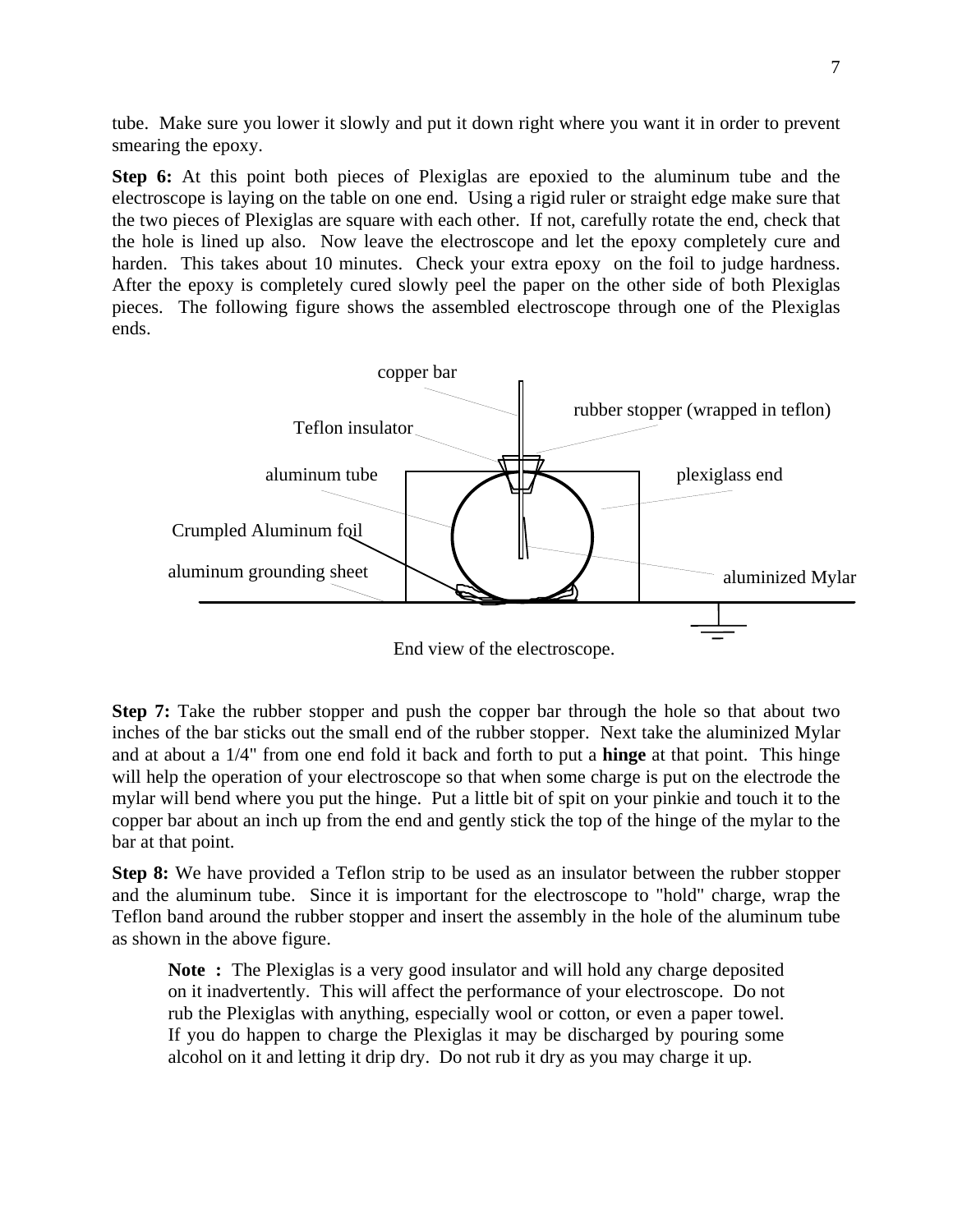## **REMEMBER**

# **BRING YOUR ELECTROMETER TO LAB NEXT WEEK (or leave it in lab)**